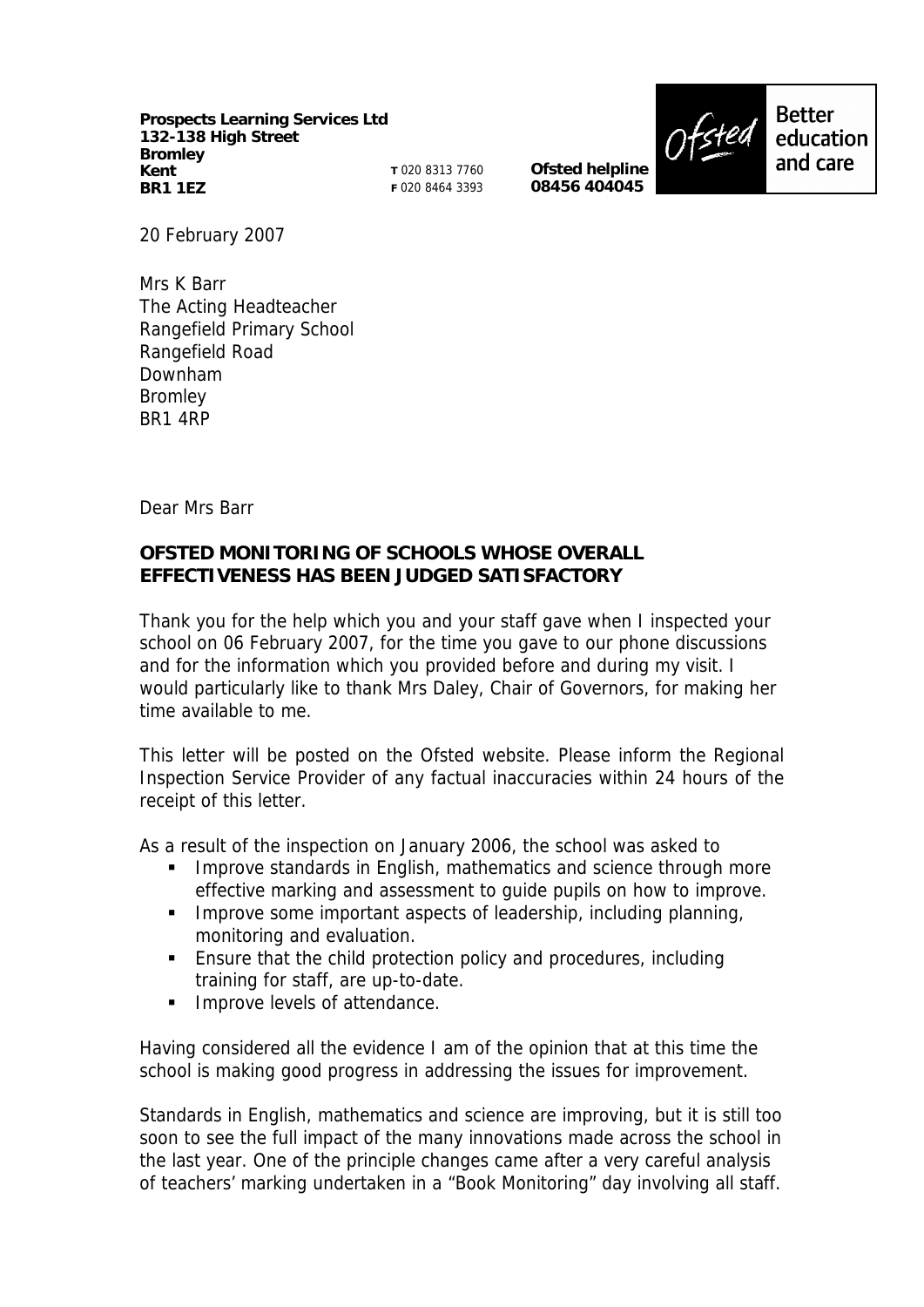A much clearer system was introduced as a result. Marking is now consistent. Teachers' comments are both supportive and demanding. Whilst mistakes are noted, pupils are given specific areas to improve. In discussion, the Year 6 pupils could explain how well they are doing and say they now have a good understanding of their own, and their class, targets.

There are now much stronger assessment systems for checking pupils' progress. These are simple, pertinent and effective. There is now improved analysis of test data that informs planning. The improved tracking systems for each pupil provide clear and appropriate details of the pupils' strengths and weaknesses in most subjects. Strategies introduced to assess learning in lessons are being successful in raising standards. Outcomes are being analysed carefully and teachers are making good use of these assessments in their daily planning. The overall result of the improved checks and assessments is that pupils are making better progress and the school can show this convincingly.

The newly introduced, INCERTS, record keeping computer system, whilst still in the early stages, has already enabled the Year 6 pupils to have one-to-one discussions with the acting head teacher about their progress and specific needs. All agree this has made a significant difference. Pupils clearly now feel much more involved in their own learning and much more in control. The more effective use of assessment has enabled support to be more accurately provided for pupils with learning difficulties. These pupils respond enthusiastically to the extra help they receive.

Thanks to systems introduced with the strong support of the local authority's school improvement officer, and modelled by the acting headteacher, acting deputy and the assistant headteacher, the evaluation of teaching has improved greatly. There are now regular checks on how well all teachers deliver their lessons. Information on record shows that teaching has improved, and whist there are still variations in the quality of teaching, specific support is being given where needed. The reorganised Senior Leadership Team has been very effective, after careful training, in leading this, and other developments. For example, school improvement plans now have clear, measurable criteria for success and realistic, but demanding, timescales. The school's annual cycle of evaluation is a very useful document, understood by all, and being carried out rigorously.

In the last year there have been significant improvements in some subjects in the school. The last report said that the curriculum met requirements but the range of out of school hours' clubs was very limited and there were very few additional sport activities. An extensive range of extra-curricular activities has been set up, and the school has now achieved the "Activemark" for its sports provision. Information and communication technology (ICT) was satisfactory but is now being used well. Teachers have continued to gain in confidence and understanding in the use of ICT across the curriculum. The use of interactive white boards in all classrooms is well established, and the